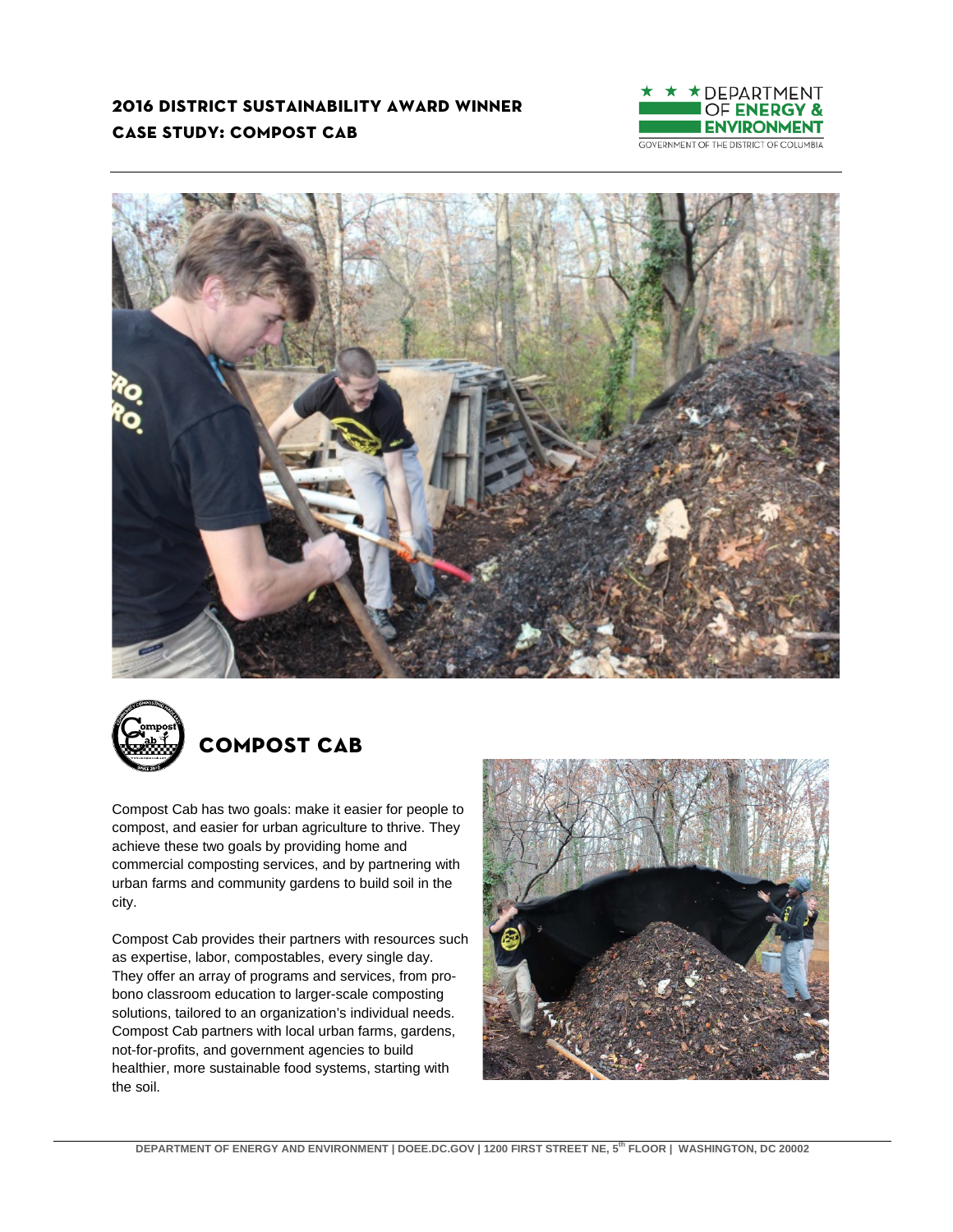## BEYOND SUSTAINABILITY **SOCIAL RESPONSIBILITY**



Every Halloween, Compost Cab holds Pumpkins for the People, rescuing hundreds of pounds of pumpkins from their members, and donates them to organizations such as Martha's Table, Miriam's Kitchen and DC Central Kitchen, who turn them into meals for people in need.

They operate a canned food drive around the holidays, leveraging existing route structures as a tool for doing even more good in the community.

They give pro bono sustainability presentations in public schools, donate services as auction and raffle prizes to organizations citywide, and provide composting services to 7 schools associated with Freshfarm's FoodPrints program.

In 2016,Compost Cab enabled hundreds of families across the District to compost in the city, collected more than a quarter of a million pounds of food scraps, and used these scraps as a key input in support of urban agriculture through a distributed network of small-scale, community-based composting efforts

They've made composting easier to access for the past five years through a community compostables drop-off point each Sunday at Freshfarm's Dupont Circle Farmers Market.

Also in 2016, Compost Cab took the lead in designing and building a site-specific composting system that doubled the existing capacity to make soil for the Washington Youth Garden (WYG) located in the National Arboretum.

As an environmental project, the system enables food waste reduction and soil production in a hyper-local, closed loop system.

#### **full circle sustainability**

Compost Cab itself is a self-sustaining sustainability program. Their operations are light-weight, efficient, and distributed by design. They collect food scraps from hundreds of households across the District each week, without putting a single additional vehicle on the road – instead they maximize the utilization of existing vehicles already on the road.

They serve urban farms and community garden partners, creating a clean stream of nitrogen in the form of vegetable-matter only, urban-appropriate compostables that (a) diverts food scraps from landfill, (b) creates compost for use in the community, (c) limits vehicle miles traveled, and (d) drives behavioral change. Members report a 40% reduction in household waste when they start working with Compost Cab.

Compost Cab operates out of a shared workspace 1776, and runs a completely paperless operation (data recording, billing, etc. are all done electronically). They utilize public transit and bicycle infrastructure, and optimize their collection procedures for efficiency with advanced routing software. And every employee is trained to follow zerowaste protocols.



#### **about the district sustainability awards**

The District Sustainability Awards recognize businesses, individuals and organizations for outstanding achievements and leadership in sustainability. The honorees support the goals of the District's sustainability plan, Sustainable DC, in areas such as energy and water conservation, renewable energy production, healthy food access, stormwater management, green jobs development, and sustainable waste management.